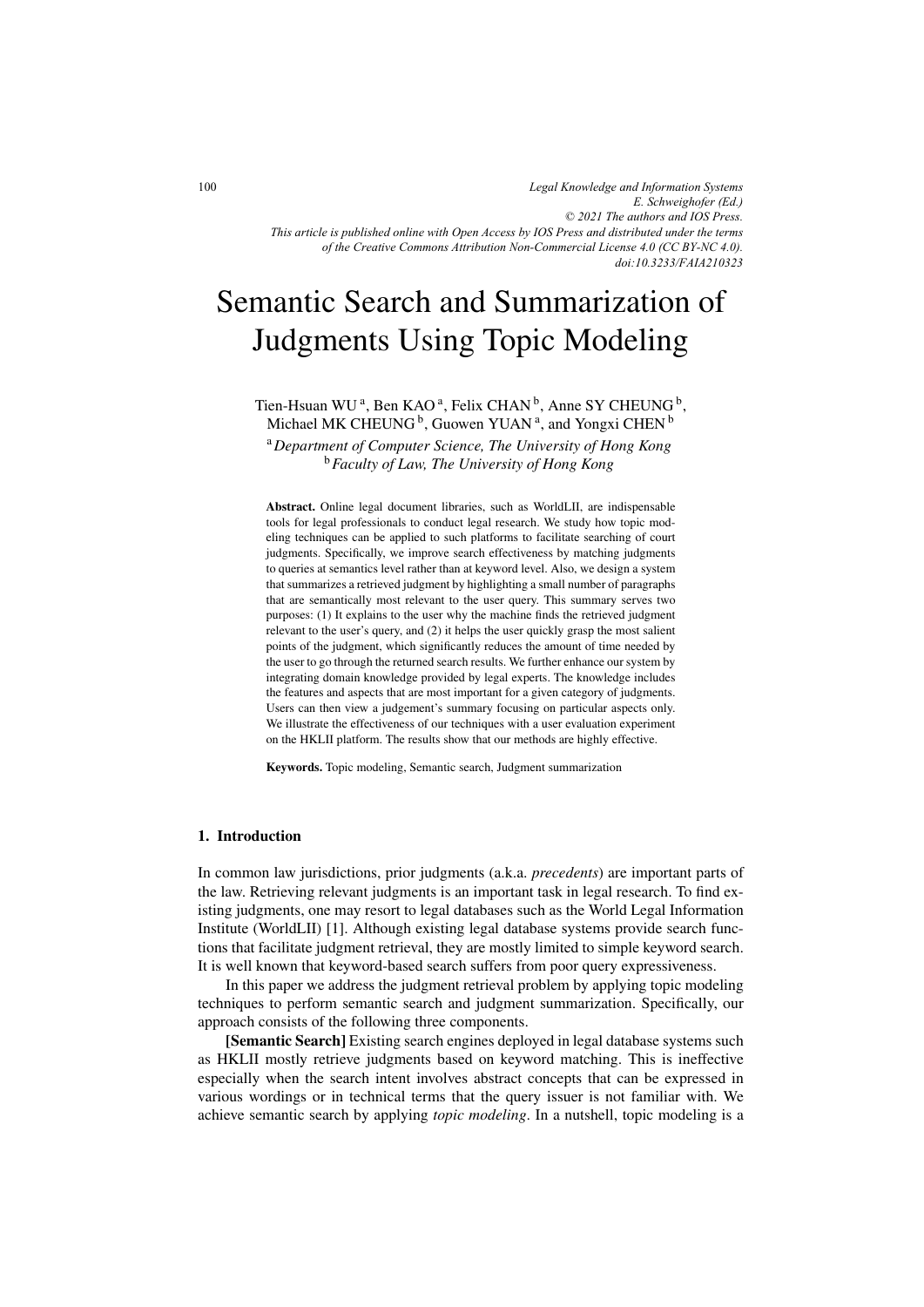

Figure 1. Word cluster that expresses a topic on "*finger injury*" **Figure 2.** Topic-based semantic search

statistical framework that analyzes a document corpus to identify distinguishing words that have strong associations (e.g., based on co-occurrences of words in documents). A "*topic*" can be considered as a cluster of words based on their associations, which, collectively, express certain abstract concept. Figure 1 shows an example word cluster that expresses the concept (or topic) of "finger injury". Our method of semantic search is to first analyze court judgments to discover topics (in topic-modeling sense) and identify the topics that are covered by each specific judgment. When given a query, the topic that is most relevant to the query is found and the judgments that have the best coverage of the topic are retrieved. Figure 2 illustrates our idea.

[Query-driven Summarization] A search engine often returns search results as a list of hypertext links, each with the corresponding document title displayed. It is difficult for the user to determine if a document is really relevant to his/her query by inspecting the title only. As we observed in analyzing the HKLII search log, very often a user would click and read many returned documents that turned out to be irrelevant to the search intent. This is a major source of inefficiency in judgment search as users toil through long and complex judgments. Our approach to ameliorating unproductive search results filtering is to perform *automatic judgment summarization*. Specifically, a small fraction (such as 5%) of a judgment's paragraphs are selected by the machine based on their relevancy to the given user query. These paragraphs are highlighted in the judgment and they serve as a query-specific summary of the judgment. By reading this small (5%) summary, the query issuer gets to know why the machine thinks that the judgment is relevant to the query, obtains a basic understanding of the judgment's content, and thus is able to quickly determine if the judgment should be filtered or collected.

[Aspect-driven Summarization] After a user accepts a judgment as relevant with the help of a query-specific summary, the user typically needs to know more about the judgment with respect to different aspects of the case concerned. To address this, our system provides aspect-specific summaries of judgments. Our approach is to first consult legal experts on the most important features and aspects of each judgment category. For example, for personal injury cases, aspects of interests include a plaintiff's *background*, *treatments*, *losses*, and *compensations*. The machine would then summarize a judgment based on each aspect by finding a small number of paragraphs in the judgment that are most relevant to the chosen aspect. Figure 3 shows an example.

#### 2. Algorithms

In this section we discuss how topics are generated (Section 2.1) and how we use the generated topics in semantic search and judgment summarization (Section 2.2).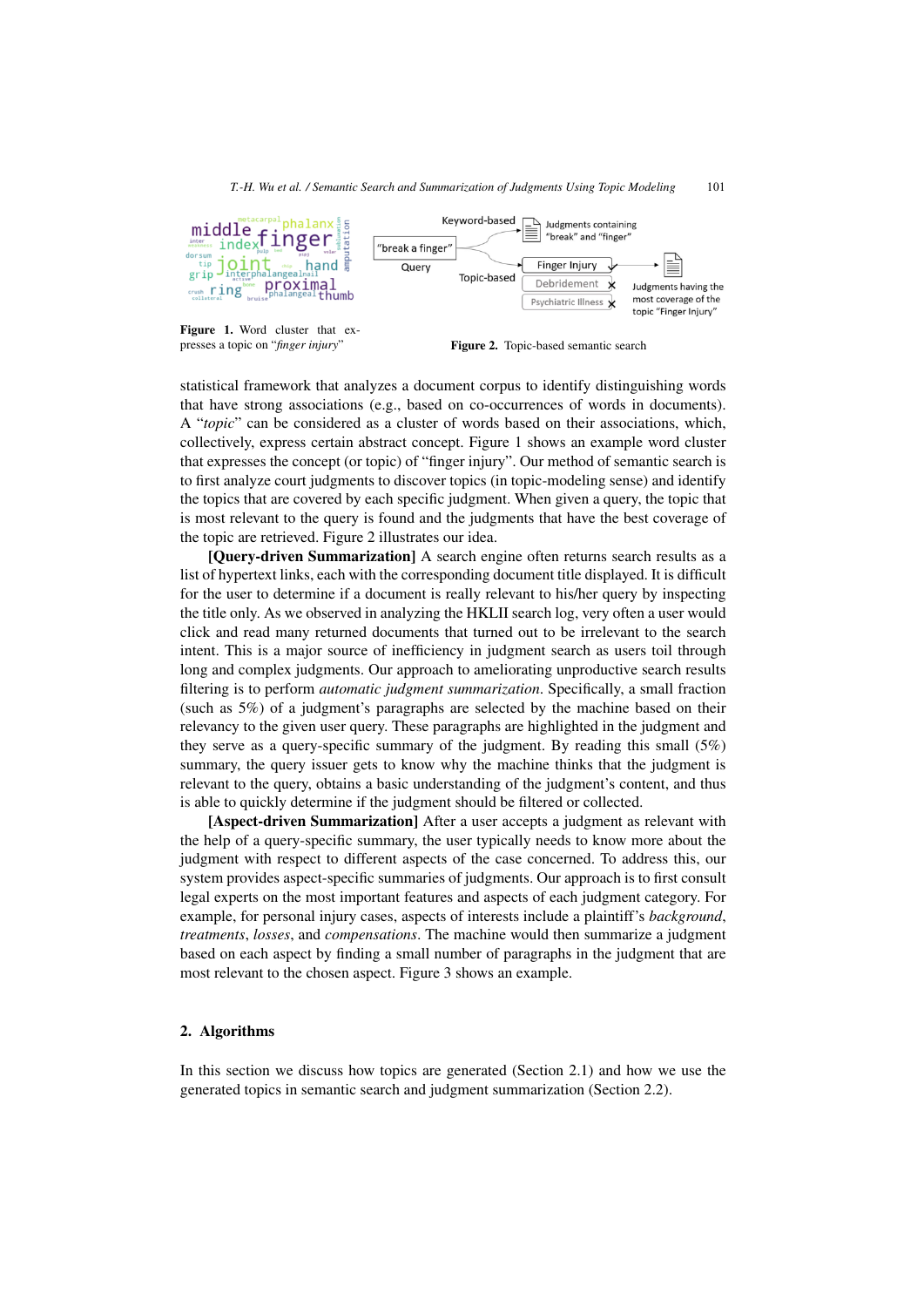

Figure 3. Interface for aspect-driven summarization

#### *2.1. Topic Generation*

We adopt *Latent Dirichlet Allocation* (LDA) [2] as the topic modeling method. Given a collection of documents, LDA generates *topics* by computing two sets of distributions: (1) A *word distribution* for each topic. The word distribution captures the words that express the topic. An example is shown in Figure 1. (2) A *topic distribution* for each document. The topic distribution reflects the probability of each topic occurring in the document. In the following discussion, we use *personal injury compensation cases in Hong Kong* to illustrate our methods. We consider three ways of applying LDA to judgment data. They differ in how judgment documents are processed and whether expert knowledge on specific judgment category is taken into account. Figure 4 illustrates the three approaches. Next, we give details of the approaches.

[No Domain Knowledge (NoDK)] Judgments are first preprocessed by removing numbers and stop words. Then, we run LDA on the judgments using MALLET's implementation [3] to generate topics. This is illustrated in Figure 4(a).

[Feature Domain Knowledge (DK-F)] We consult legal experts to obtain a list of features that are important for the specific category of judgments in the corpus. For example, for PI judgments, these features include "*age at the time of incident*" and "*whether the injury is permanent*". Judgments are then manually annotated to identify spans of text that contain information related to the features. We call these spans of text "*labeled text*". We strip each judgment of its unlabeled text; Only labeled text is retained to which we apply LDA. The idea is to remove unimportant details so that the topics generated are related to the more important contents of judgments. Figure 4(b) illustrates this approach.

[Aspect Domain Knowledge (DK-A)] We further consult legal experts to group features into *aspects*. For example, for PI cases, four aspects are given, namely, (plaintiff's) *background*, *injury*, *treatment*, and *loss*. We perform topic modeling on the labeled text under each aspect separately. For example, with respect to the background aspect, we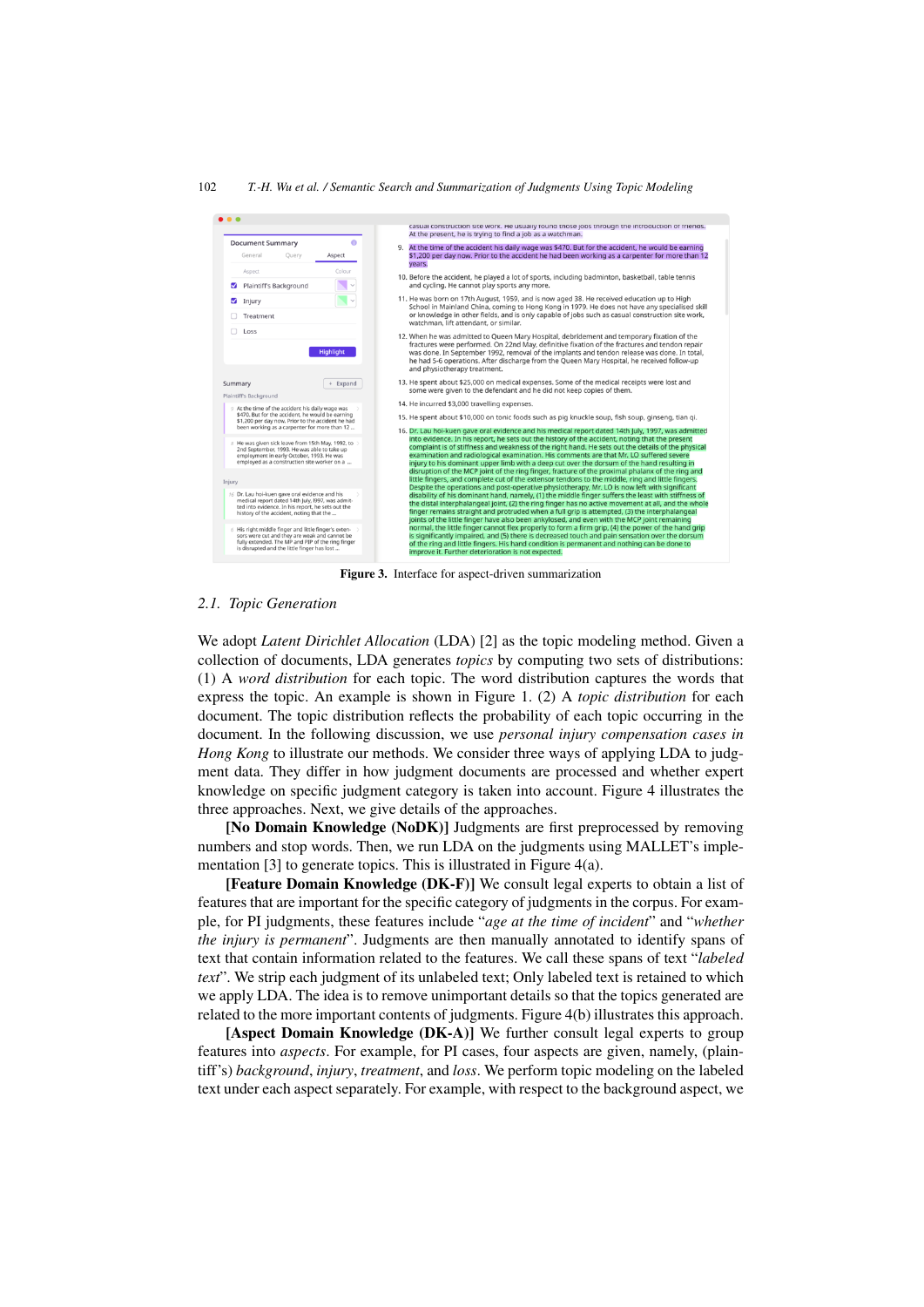

Figure 4. Topic Modeling Approaches

retain only the labeled text for background-related features in judgments before applying LDA. The idea is to generate aspect-specific topics so that judgments can be summarized based on a desired aspect. Figure 4(c) illustrates this approach.

#### *2.2. Applications*

In this section we discuss how we make use of the generated topics to perform semantic search and judgment summarization.

### *2.2.1. Semantic Search*

Let  $\mathcal{T} = \{T_1, ..., T_N\}$  be the set of *N* topics obtained from LDA. Given a query *q* and a judgment *J*, we evaluate the relevancy of *q* and *J* w.r.t. the *N* topics. The similarity of *q* and  $J$  is then measured by their overlapping topics. Specifically, a topic  $T_i$  is represented by a word vector  $[w_{i1},...,w_{i,k},...]$ , where each  $w_{i,k}$  is a word with probability  $p_{i,k}$  of being relevant to topic  $T_i$ . For each word  $w_{i,k}$ , we apply word2vec [4] to obtain its word embedding vector  $w_{i,k}$ . We then compute the average of all word embedding vectors  $w_{i,k}$ 's weighted by their probabilities  $p_{i,k}$ 's. We call the resulting embedding vector the *topic semantic vector*  $\mathbf{v}_T$  of topic  $T_i$ . Next, we process the query *q* in a similar fashion: we first obtain the word embedding vector of each word in *q* and then compute the vectors' average. We call the resulting embedding vector the *query semantic vector*  $\mathbf{v}_q$  of query *q*. The *query-topic similarity score*,  $s_{q,i}$ , between query *q* and topic  $T_i$  is measured by the cosine similarity of the semantic vectors, i.e.,  $\mathbf{v}_{T_i} \cdot \mathbf{v}_q / ||\mathbf{v}_{T_i}|| \cdot ||\mathbf{v}_q||$ . We collect the similarity scores over all topics into a *query-topic probability vector*  $\mathbf{p}_q = [s_{q,1},...,s_{q,i},...]$  of query *q*. This vector summaries the relevancy of each topic to the query *q*. For a judgment *J*, LDA produces a *judgment-topic probability vector*  $\mathbf{p}_J = [t_{J,1},...,t_{J,i},...]$  where  $t_{J,i}$  is the probability that judgment  $J$  is relevant to topic  $T_i$ . Finally, we compute the similarity between query *q* and judgment *J* by taking the dot product  $\mathbf{p}_q \cdot \mathbf{p}_J$ . Given a query *q*, we return the judgments with the highest similarities as the search results.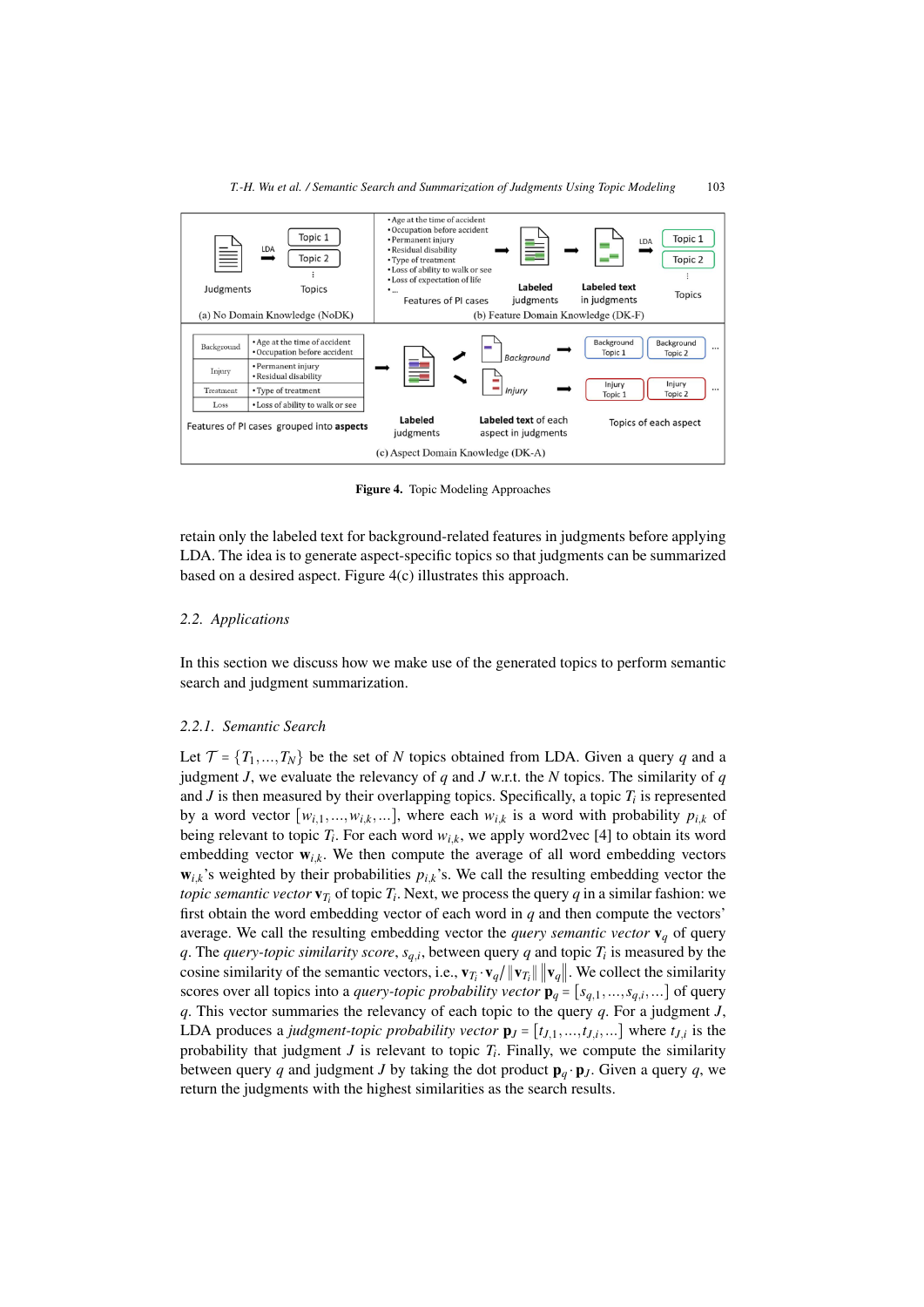#### *2.2.2. Query-Driven Summarization*

Given a query *q* and a judgment *J*, our objective is to find a small fraction (e.g.,  $5\%$ ) of the paragraphs in *J* that are the most relevant to *q*. These selected paragraphs serve as a query-specific summary of  $J$  to  $q$ , which helps the user understand whether  $J$  is indeed desired. To achieve that, we first find the most relevant topic  $T_q$ , which is the topic that gives the highest query-topic similarity score, i.e.,  $T_q = \arg \max_{T_i}(s_{q,i})$ . Next, for each paragraph *G* in *J*, we compute a *paragraph semantic vector*  $\mathbf{v}_G$  by averaging the word2vec embedding vectors of the words in *G*. The similarity between paragraph *G* and topic  $T_q$  is then measured by the cosine similarity of their semantic vectors, i.e.,  $\mathbf{v}_{T_q} \cdot \mathbf{v}_G / ||\mathbf{v}_{T_q}|| \cdot \mathbf{v}_G ||$ . Paragraphs with the highest similarities are selected as the summary.

#### *2.2.3. Aspect-Driven Summarization*

In Section 2.1 we discussed three ways of generating topics. In particular, with DK-A, topics are grouped into aspects (see Figure 4(c)). Given a judgment *J* and an aspect *A*, our objective is to find a small number of paragraphs in *J* that best describe the case w.r.t. aspect *A*. For simplicity, we explain our approach assuming that *plaintiff 's background* is the aspect of interest. Our method can be generalized to cover any other given aspect. Let  $\mathcal{T}_{\mathcal{B}} = \{T_1, ..., T_M\}$  be a set of *M* topics generated by the DK-A model under the "plaintiff's" background" aspect. For a judgment *J*, we consider its *judgment-topic probability vector*  $\mathbf{p}_J$  (see Section 2.2.1) and find the topic in  $\mathcal{T}_{\mathcal{B}}$  that gives the highest probability among those in  $\mathbf{p}_J$ . We denote this top-ranked topic *T<sub>J</sub>*. Formally, *T<sub>J</sub>* = argmax<sub>*T*<sub>i</sub>∈T<sub>B</sub> *t<sub>J</sub>*,*i*. Next, we</sub> measure the similarity between each paragraph *G* in judgment *J* and the topic *TJ* in the same way as we did in query-driven summarization, i.e., by the cosine similarity of v*<sup>G</sup>* and  $\mathbf{v}_{T}$ . Paragraphs with the highest similarities are selected as the summary.

## 3. Evaluation

In this section, we present the evaluation of our topic modeling appraoches. In particular, we give experimental results comparing different topic generation methods using querydriven summarization as the target application.

We collected 832 judgments on personal injury (PI) compensation cases handed down in Hong Kong from 1999 to 2021. The judgments contain 606 to 11,257 words each, with an average length of 4,552 words. Our legal experts suggested 79 features for PI cases, among which 48 are of interests to this study. These 48 features are grouped into four aspects, namely, "*background*" (11 features), "*injury*" (9 features), "*treatment*" (8 features), and "*loss*" (20 features). We hired 10 law students to manually label these features in the judgments. The data is used to derive topic models under the NoDK, DK-F, and DK-A approaches (see Figure 4).

To evaluate the quality of the query-specific summaries provided by each method, we prepared a set of 20 *test queries* that search for PI judgments. These queries are real user queries extracted from the HKLII search log. We submitted each query *q* to HKLII search engine and retrieved the top-ranked PI judgment *J* after filtering out those in the search results that were irrelevant to  $q$ . This gave us a query-judgment  $(q-J)$  pair. We then applied query-driven summarization (Section 2.2.2) to determine a similarity score of each paragraph in *J* w.r.t. the query *q*. The paragraphs were then ranked based on their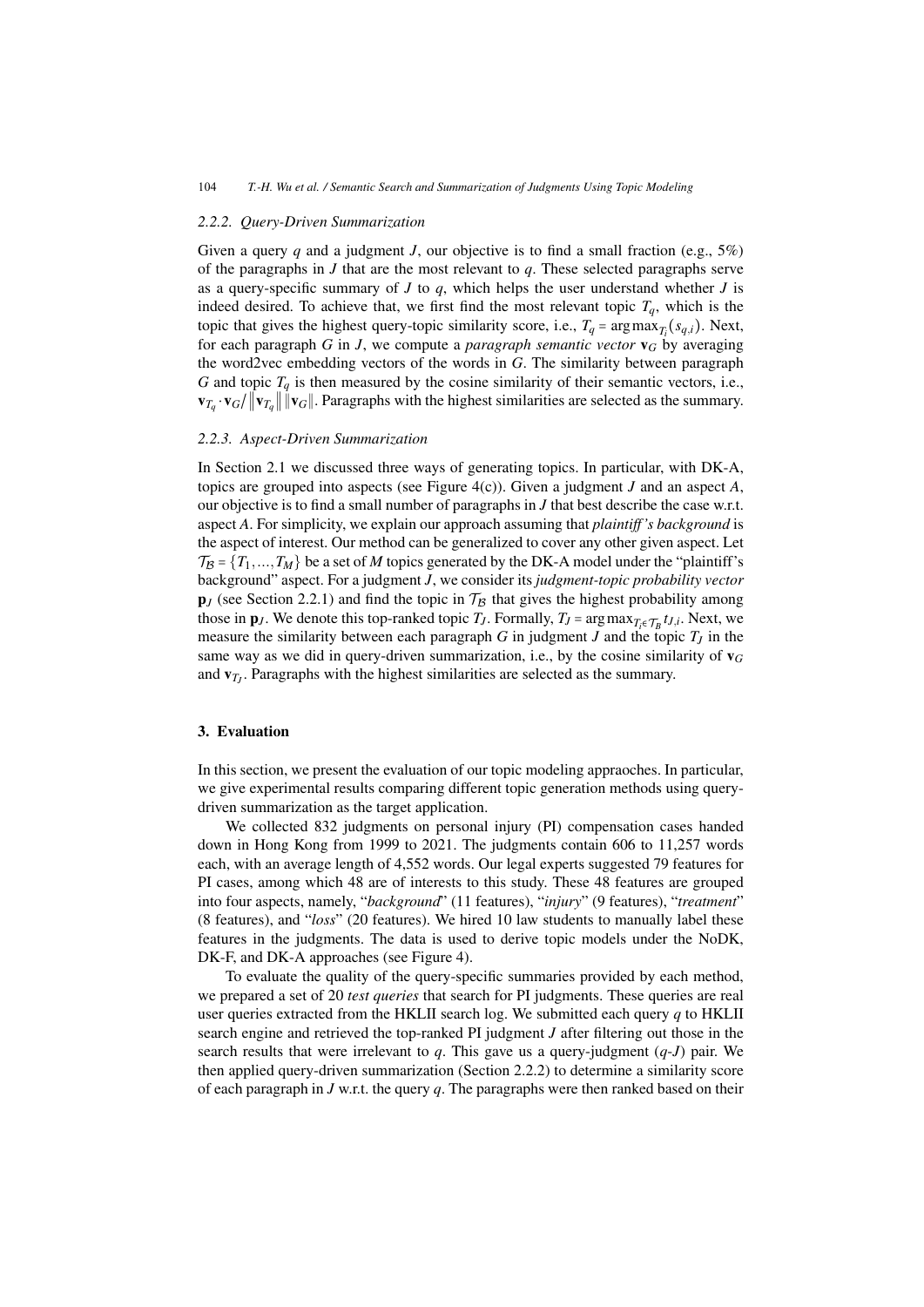similarity scores and the top 5% of the paragraphs were selected as the summary of *J*. We considered 3 approaches to generate topics, namely, NoDK, DK-F, and DK-A. Each of them resulted in a summary, which might differ from those of others. Hence, we got three summaries for each *q*-*J* pair corresponding to the three methods.

We recruited 8 legal experts (who either have the *Postgraduate Certificate in Laws* qualification or are currently practising law) to evaluate the summaries. Given a *q*-*J* pair, we merged the three summaries obtained from the methods into a single collection and presented the paragraphs to an expert for "grading". The expert was asked to read the query and the judgment, and then assign a score of '0' (not relevant), '1' (somewhat relevant), or '2' (relevant) to each paragraph in the collection. During the process, the expert was totally blind to which method was used to select the paragraphs. Each *q*-*J* pair was graded by 1 to 3 experts.

We evaluate a summary's quality by comparing it with the *optimal summary* using the *normalized discounted cumulative gain (nDCG)* metric [5]. Specifically, let  $S_X$  =  ${G_1, G_2,..., G_k}$  be a summary of *k* paragraphs taken from a judgment *J* by method *X* (*X*)  $=$  NoDK, DK-F, or DK-A), such that the paragraphs  $G_i$ 's are sorted in decreasing order of their similarities with the identified topic (i.e.,  $\mathbf{v}_{T_q} \cdot \mathbf{v}_G / ||\mathbf{v}_{T_q}|| \cdot ||\mathbf{v}_G||$ , see Section 2.2.2). Let  $s(G_i)$  be the average relevancy score of  $G_i$  given by the human assessors. The DCG score of summary *S<sub>X</sub>* is given by  $DCG(S_X) = \sum_{i=1}^{k} s(G_i)/\log_2(i+1)$ . The (theoretical) optimal summary, denoted by  $\tilde{S}$ , is constructed by collecting paragraphs in  $J$  that are given the highest average relevancy scores by the assessors until *k* paragraphs are collected. The nDCG score of summary  $S_X$  is then given by  $DCG(S_X)/DCG(\tilde{S})$ . Note that nDCG scores of summaries range from 0 to 1, with 1 indicating that the summary matches the optimal one perfectly in selecting paragraphs and assessing their relevancy to the query.

Table 1 shows the average nDCG scores of the summaries obtained by the three different methods. Moreover, we consider summaries with nDCG  $\geq$  0.75 (< 0.5) to be of good (poor) quality. Table 1 shows the number of good/poor summaries for

|  |  |  |  | <b>Table 1.</b> Quality of query-driven summaries |  |
|--|--|--|--|---------------------------------------------------|--|
|--|--|--|--|---------------------------------------------------|--|

|                                        | NoDK DK-F |      | DK-A |
|----------------------------------------|-----------|------|------|
| Average nDCG                           | 0.66      | 0.64 | 0.86 |
| # of good summaries (nDCG $\geq$ 0.75) | 9         | Q    | 18   |
| # of poor summaries ( $nDCG < 0.50$ )  |           | Q    |      |

each method. From the table, we see that DK-A, which considers domain knowledge of different PI aspects, significantly outperforms NoDK and DK-F. First, DK-A has a very high average nDCG score  $(0.86)$  compared with NoDK  $(0.66)$  and DK-F  $(0.64)$ . Secondly, DK-A produces 18 good summaries for the 20 query-judgment pairs and no poor summaries. The reason for DK-A's excellent performance is that it generates topics with respect to different aspects. That allows DK-A to generate more topics than other methods and the topics are more precise and focused. Table 1 further shows that NoDK and DK-F have comparable performance in terms of average nDCG scores. On closer inspection, we find that there is not a clear advantage of one over the other; For some *q*-*J* pairs, NoDK gets better scores, while DK-F is better for other *q*-*J* pairs. As we mentioned in Section 2.1, DK-F ignores unlabeled text in generating topics. That helps remove unimportant content in judgments and improve topic modeling. Occasionally, however, DK-F is too aggressive and some content that is useful in generating topics is inadvertently removed, resulting in poor summary quality.

Figure 5 shows a screenshot of our query-specific summary design. A user types a query in a search box (top of left panel). The retrieved judgment is shown in the right panel with paragraphs in the summary highlighted. Excerpts of the summary paragraphs